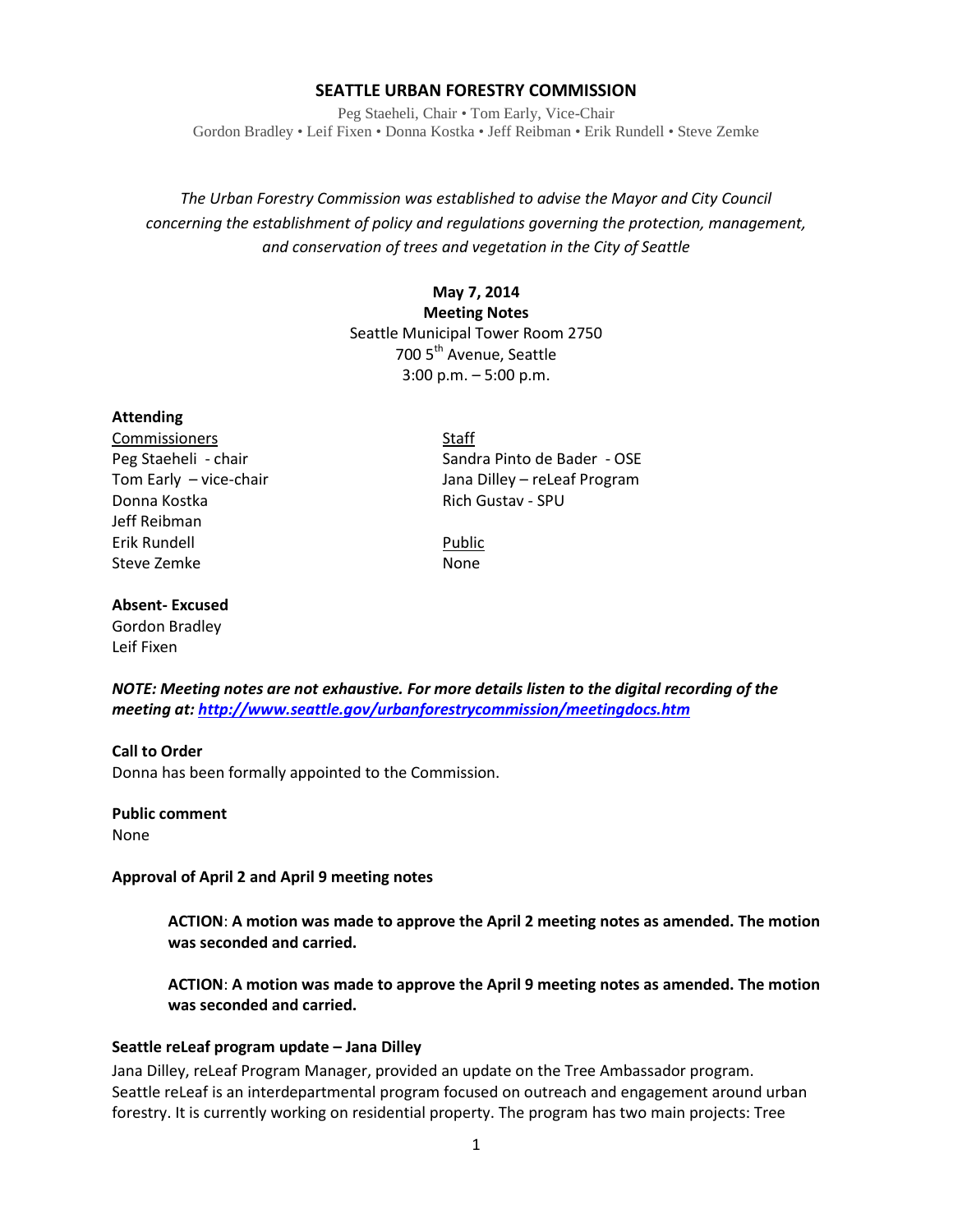Ambassador (TA) and Trees for Neighborhoods (T4N). T4N distributes 1,000 trees per year to Seattle residents for planting on private property.

TA is a volunteer stewardship program. This year they changed the model and instead of engaging people by neighborhoods to support urban forestry work in the city, they have grouped people by project type:

- **Tree walks** The program has completed 15 tree walks to date. Volunteers have been hosting one tree walk a month. They just had one on Sunday under pouring rain in Volunteer Park and they had great attendance (probably 17 people). They are good opportunities pieces to engage people. The program has been coordinating with Seattle Audubon's tree map. Tree Ambassadors are aware of the tree map and are encouraged to input information. They have also worked with Feet First.
- **Landscape renovation** This is the most popular track. Volunteers are working on project ideas following their April training. They are focusing on smaller plots of land owned by SDOT, removing invasive plants. reLeaf is working with SDOT to build the internal structure on how these areas are approached. Collectively, they make up a lot of land but they are very small parcels. Some are on steep slope and this makes them unsuitable for volunteer work. High traffic areas also make it hard to use volunteer work. The power of this track is that people are realizing they have invasive plants in their own yard. Volunteers identify a site they are interested in and then program staff meets with SDOT to look at the feasibility of it as a TA project.
- **Street tree stewardship** Most of these efforts are about removing grass and other weeds from the trees drip line and adding mulch.

The program brought on 50 new people this year. They have trained about 90 people over the past 3-4 years. Some people from the first class have moved out of state but others continue to participate. The program has engaged 243 in 12 events with six tree walks and two mulching events.

TA work plan for 2014:

- Wrapping up new volunteer training sessions
- Support volunteer projects
- Provide ongoing workshops for volunteers (structural pruning, replanting restoration sites)
- Hold public tree walks at least every other month
- Annual volunteer picnic. UFC recommended inviting UFC and CC/Mayor to show appreciation.

T4N work plan for 2014:

- Bring new staff on board
- Plant 1,000 trees with 300 residents
- Provide watering reminders and pruning workshop to past participants.

## Question:

Are watering reminders being sent to SDOT or other departments? Answer:

Watering reminders are something T4N program does. Not familiar with SDOT practices.

## NOTE: INCLUDE IN DPD REPORTING CONVERSATION

Urban Forest Equity:

Per Sandra's request, Jana provided a review of a 2004 UW thesis study by Ara Erickson regarding urban forestry and equity. The study made an assessment of street tree condition, maintenance, and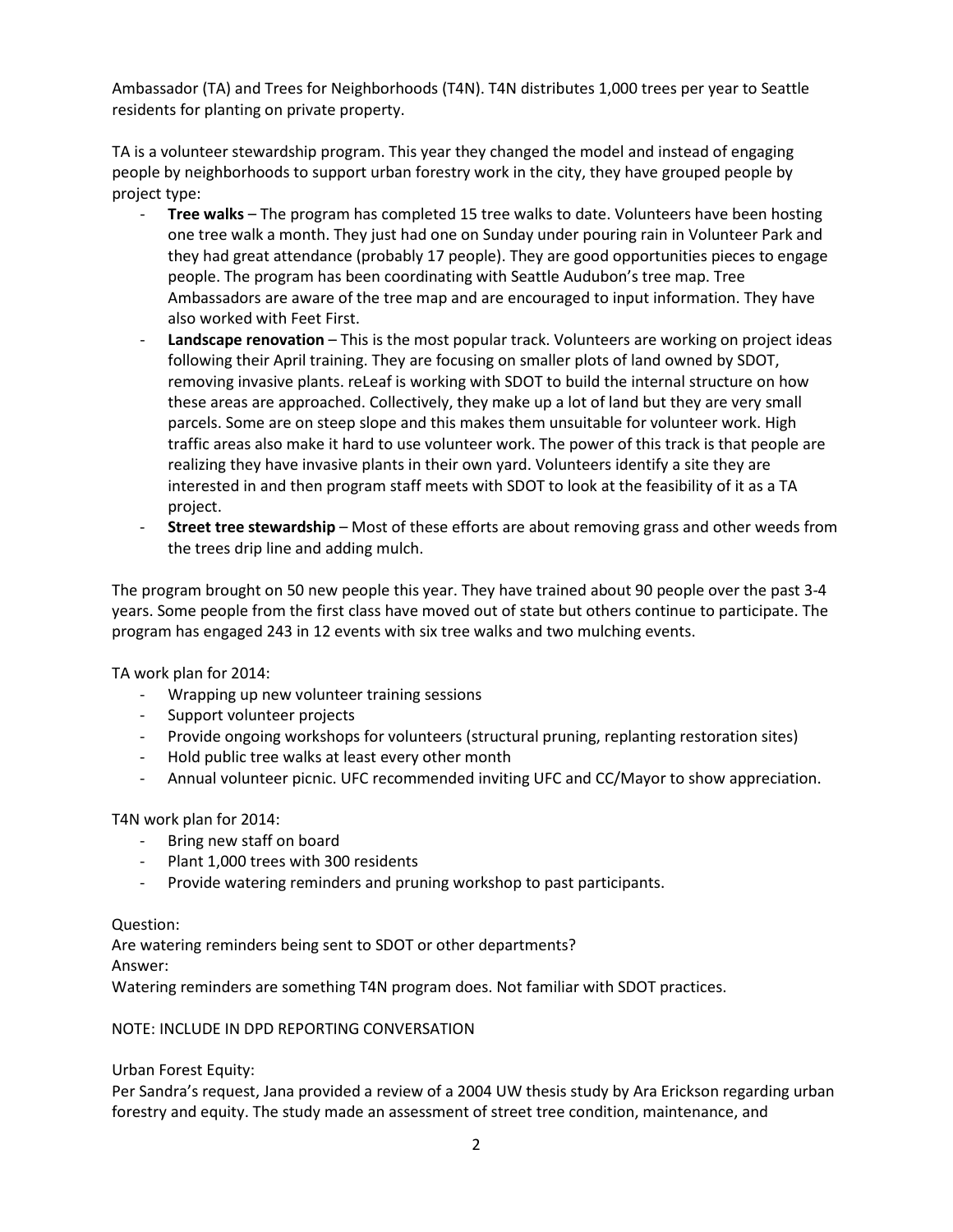neighborhood income levels in Seattle. It did not look at distribution or condition of existing street trees. It didn't find a difference in condition of trees between high and low income census tracts but did find that SDOT was putting more maintenance work into trees in low-income areas.

Jana presented a GIS map showing Income, SF canopy cover, and Planting potential. The planting potential data was obtained from a 2009 study (with 2007 data) and it's not reliable because it includes non-plantable areas such as baseball and soccer fields.

INVITE DAVE BAYARD – SCL – TO TALK ABOUT VEGETATION MANAGEMENT WORK HE IS DOING.

Question: is there a connection between reLeaf and SCL?

Answer: SCL provides significant funding to reLeaf/T4N. There is an MOA between both departments. When SCL removes a tree from residential property, they give that owner preferential enrollment in T4N. reLeaf then contacts those people before the program opens to the public. They are guaranteed 1:1 trees up to 4.

Question: What's the percentage of trees removed vs. people saying they do want replacement trees? Answer: will have to review last year's records.

Actions reLeaf is taking around equity issues:

- Target outreach in underserved, low-canopy neighborhoods
- Provide additional staff support for volunteer events in target neighborhoods
- Training volunteers to plan tees for elderly and disabled residents
- Developing tree walks in target neighborhoods
- Working with SDOT and SCL to combine outreach around City's urban forestry efforts.

## Question: does reLeaf have an email list?

Answer: Doesn't have a distribution list but has a section for people to submit questions through its website.

**SCL surplus substation disposition letter of recommendation – continues and possible vote** Commissioners provided input and edits to the current draft.

**ACTION**: **A motion was made to approve the letter as amended. The motion was seconded and carried.** 

**Letter of recommendation to DPD on reporting UFC would like to see – initial conversation**

Peg attended Design Review meeting for the Seattle Times property. They were very pleased the UFC was present.

There is no reporting on tree planting from DPD.

No reporting on tree removal that takes place in development projects. It would be useful to see a tree canopy assessment to go along the permitting process. What's there, what comes out, what's required to be planted. It's important to get those metrics as well as to know what's being planted elsewhere.

There is a recommendation for replacing tree canopy in the South Lake Union design guidelines. As a result of that some developers have begun an assessment of canopy removed and assessment of new canopy. This is for anything that goes through design review. However, it's not a requirement. There is a move in that direction and it's reasonable to say that it should be in the process. Should it be at the zoning review (codified) or design review to issue recommendations?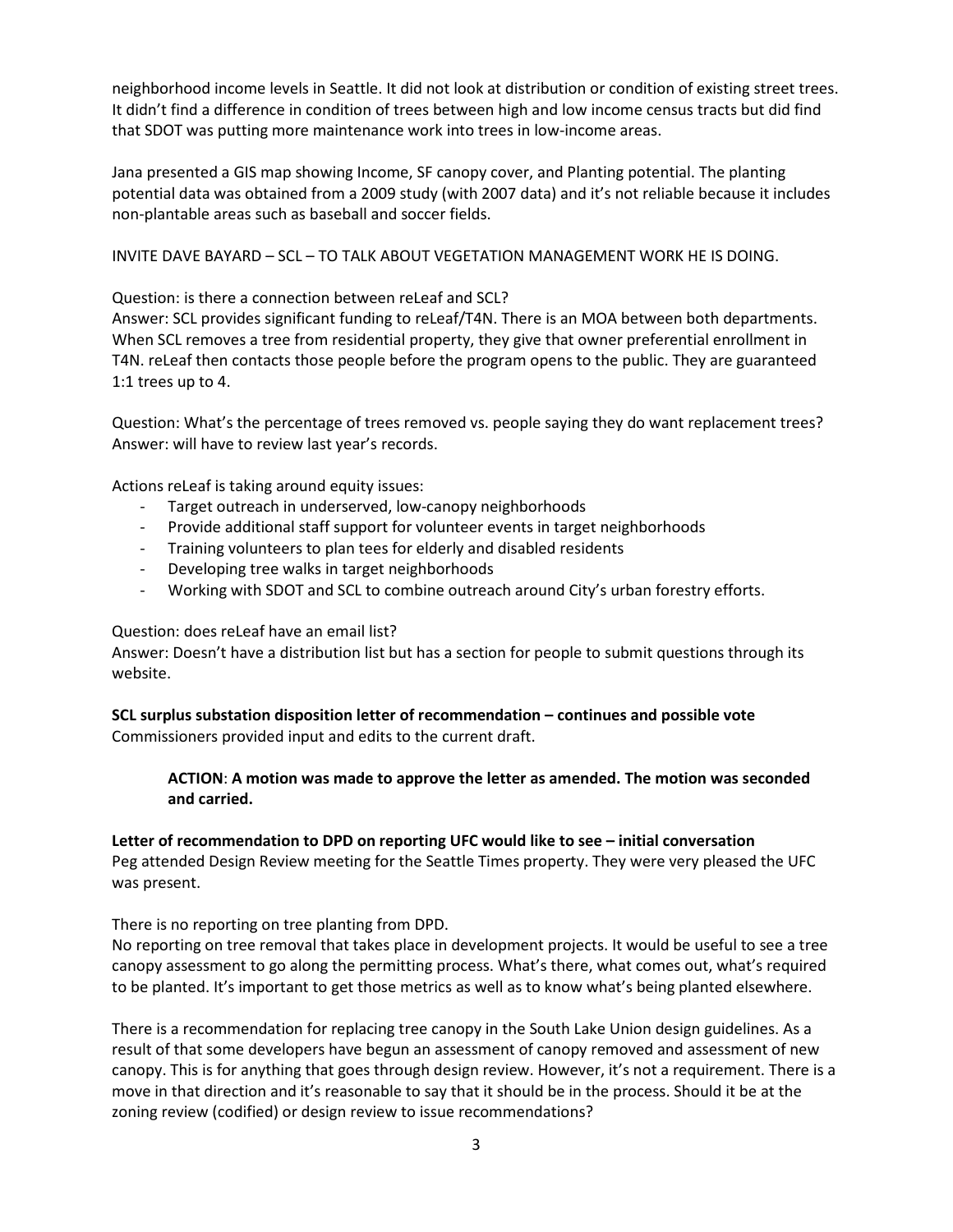Question: What would be an intermediate step if there is no ordinance supporting detailed reporting? What would be the mechanism?

Answer: a Director's Rule (DR) clarifying what DPD expects to see based on that design guideline recommendation. It would have to be identified in the different design guidelines documents. A DR could change the requirements of a submittal application (couldn't create a requirement, but they can show and tabulate).

DPD couldn't deny a permit for not meeting the canopy cover goal unless it was codified. The resistance would be from DPD. If they don't have the ability to enforce, why take the time to request reviewers to require it?

If the starting point was a DPD GIS-based process to compare existing canopy cover to data shown on plans, then the process would provide a sense of where things are. The issue would be that GIS layers might have dated information.

The other angle, would be to re-send the submittal letter we sent 1.5 year ago and see if there is anything going on in that arena. Or look at meeting with the Mayor to find out what his plans are for the DPD tree ordinance.

## Question:

Does DPD send out watering reminders to developers?

Answer:

Right now they don't do a five-year check to see if required trees have survived. It's complaint-based at this point in time. They are requiring landscape contractors to submit maintenance plans.

## **Race and Social Justice. Community outreach – stakeholder engagement – UFC membership continues**

The Commission continues to explore expanding membership to include Get Engaged members. They would be qualified at a certain level in a field that applies to the specific position. It would require more outreach effort.

The Commission could propose a Get Engaged member in addition to the current nine members. Get Engaged members would have one-year appointments. The goal is to broaden the membership and add diversity. The Commission will bring this idea to the table at the June 10 briefing to the SPUN Committee. The UFC chair would have a weighted vote to avoid tie.

During recruitment processes clarify Positions 2 and 3 but adding Horticulture qualifications to Position 2 and clarify Position for 3 to include public health, public policy. It's important to keep the Commission's technical expertise but increase diverse membership. Mention on the website the positions that are open in 2015 so people can start applying.

## **New business and announcements**

Cass Turnbull is requesting a letter of support for a grant application UFC would be supporting the grant application. Sandra will bring a draft letter to the next meeting. **Adjourn**

# **Community input**

**From:** John Pehrson [mailto[:pehrsonj@gmail.com\]](mailto:pehrsonj@gmail.com)